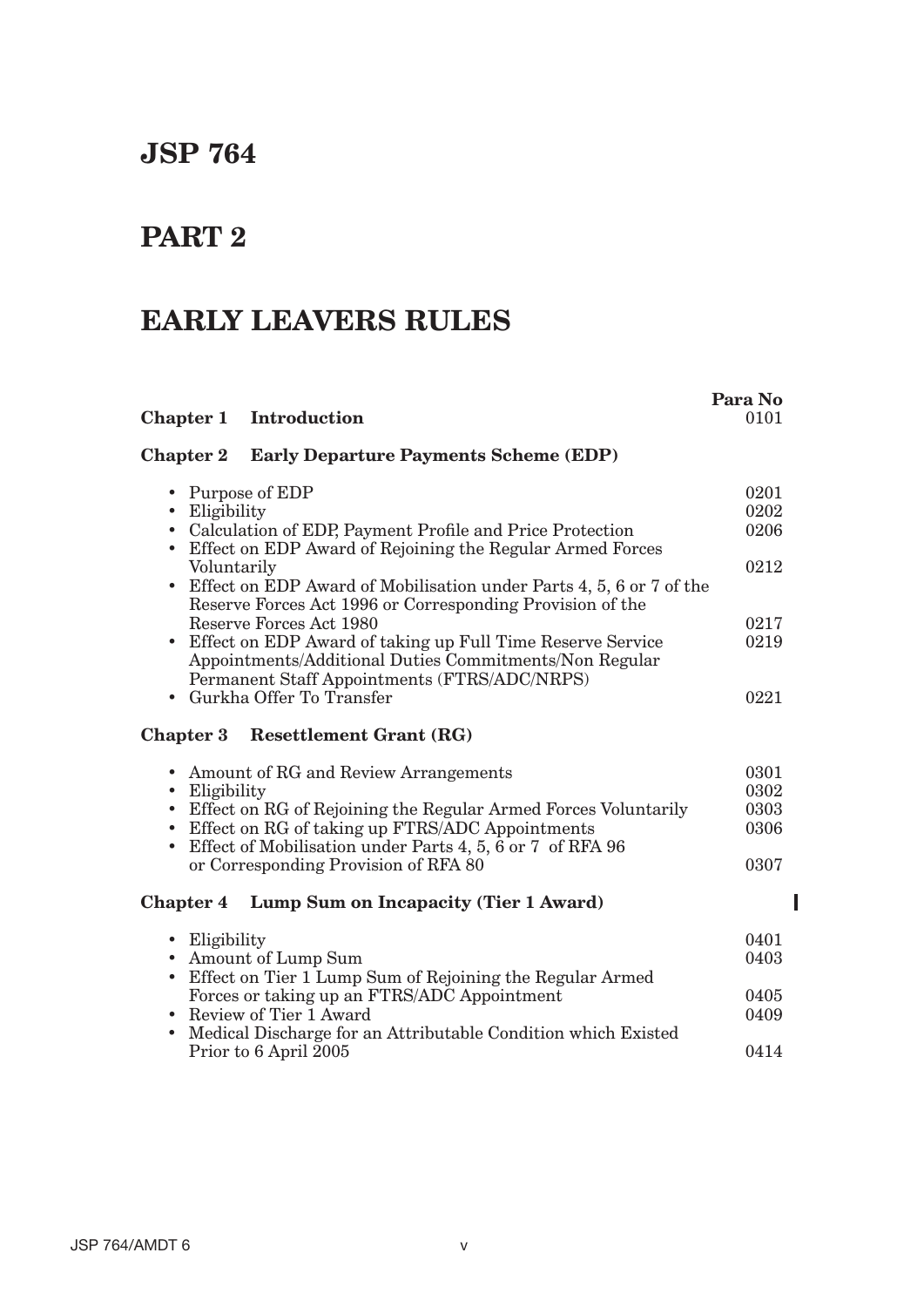Deliberately Blank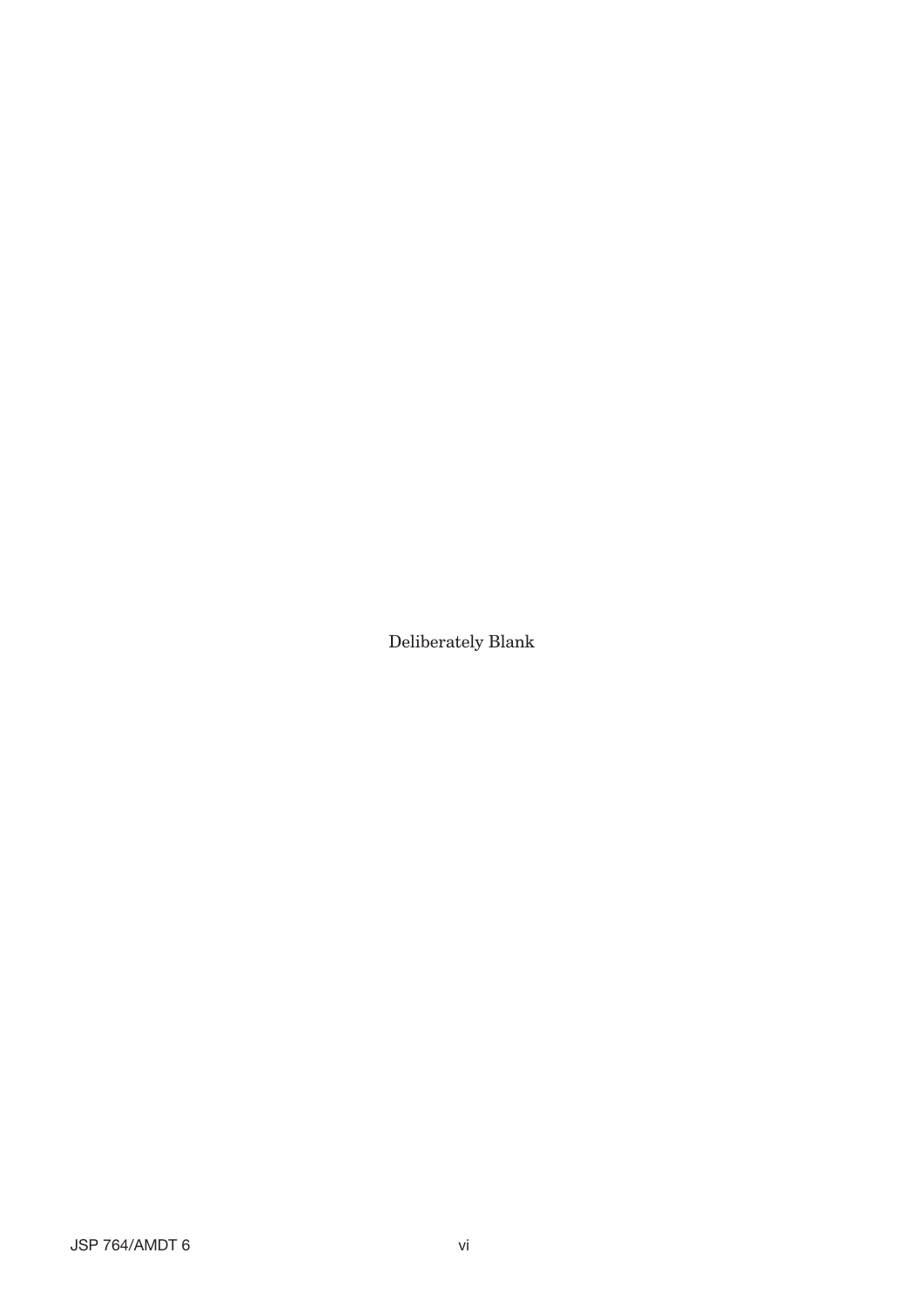## **INTRODUCTION**

0101. The rules contained in this Part relate to members of the Regular Armed Forces who become entitled to payments because they have left the Regular Armed Forces before entitlement to a pension at or after the normal retirement age of 55 (or over) or on Tier 2 or 3 medical discharge.

Excluding:

- • Active members of the Gurkha Pension Scheme constituted by the Royal Warrant of 19th December 1949 (see Army Order 151 of 1949),
- • re-employed Queen's Gurkha Officers,

These payments are in respect of:

- • Early Departure Payments (EDP) Scheme income and lump sum
- Resettlement Grant (RG)
- Lump Sum paid on Incapacity (Tier 1 ill health award)

0102. The Statutory Instrument (SI) bringing the regulations into force is the Armed Forces Early Departure Payments Scheme Order 2005 (SI 437/2005), which came into force on 6 April 2005. Subsequent amendments are sent out in SI 2006/1438, SI 2009/544 and 2013/2914. This guidance is an interpretation of the SI and does not supersede it. Changes to the scheme rules will be made by the laying of an SI in Parliament setting out the details of the changes. Changes will also be promulgated to personnel in Defence Instructions and Notices (DINs).

ı

0103. Personnel are entitled to the terms and conditions that were agreed when they joined the Regular Armed Forces in respect of both the EDP Scheme and RG. Future changes to the schemes will therefore affect new entrants from a current date.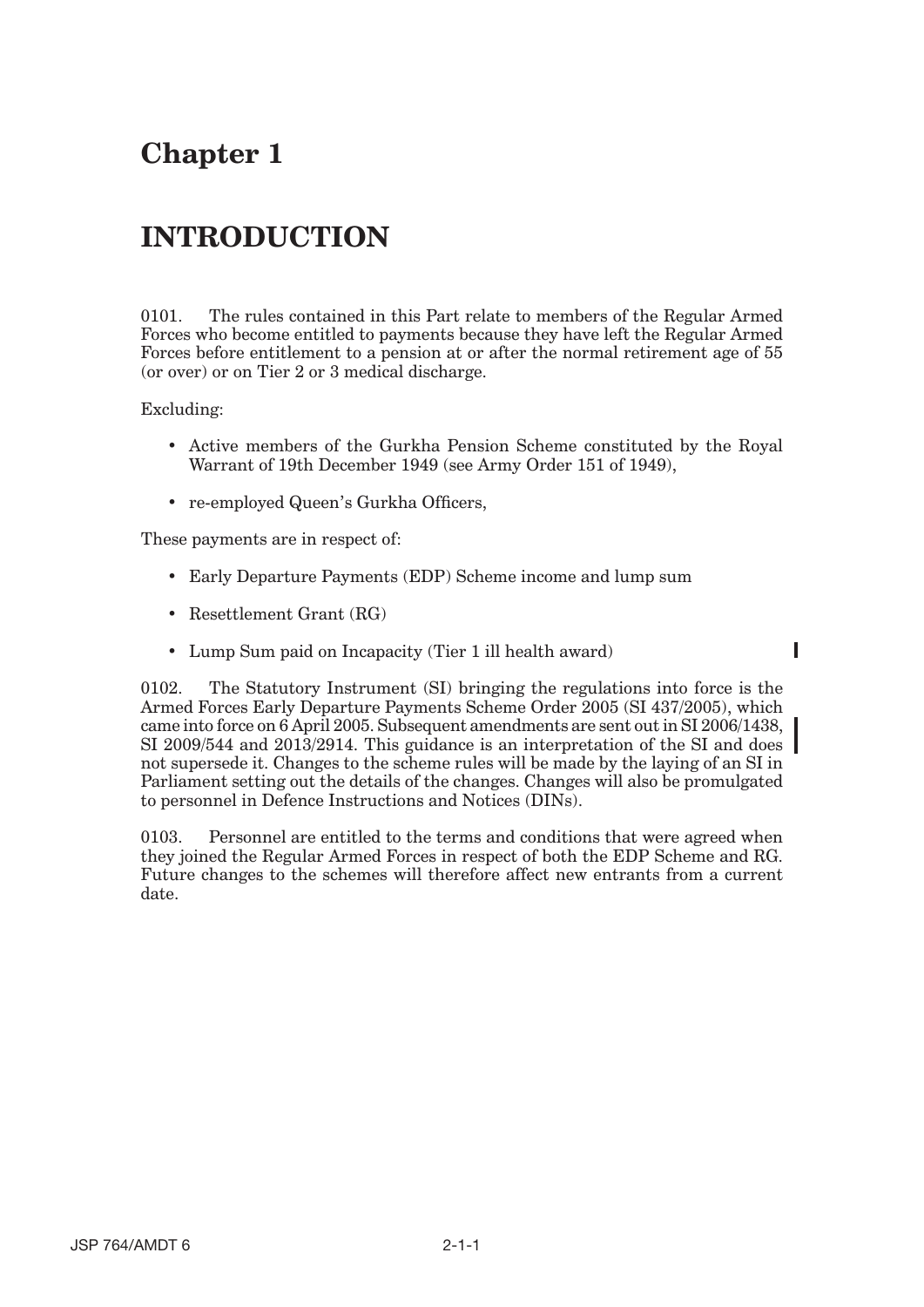## **EXAMPLE**

If an individual joins the Regular Armed Forces with the expectation of a RG of £10,562 after 12 years' relevant and qualifying service, and the qualifying period is then increased to 15 years, he will still be entitled to receive the RG at the 12 year point.

or

If an individual joins the Regular Armed Forces with the expectation of an EDP payable at age 40 or over with at least 18 years service, offering a tax-free lump sum equivalent to 3 years' preserved annual pension and a taxable income stream of 50% of their preserved annual pension, then that is what he will get even if the qualifying criteria changes or, for example, the size of the income stream reduces in relation to preserved annual pension.

0104. References to 'he' throughout this document should be read as 'he or she', references to 'him' should be read as 'him or her' and references to 'his' should be read as 'his or hers'.

0105. A glossary of terms used in this guidance is at Part 4 of this JSP. Throughout the text of this document the words contained in the glossary will be in *bold italic*  to indicate that an explanation is available.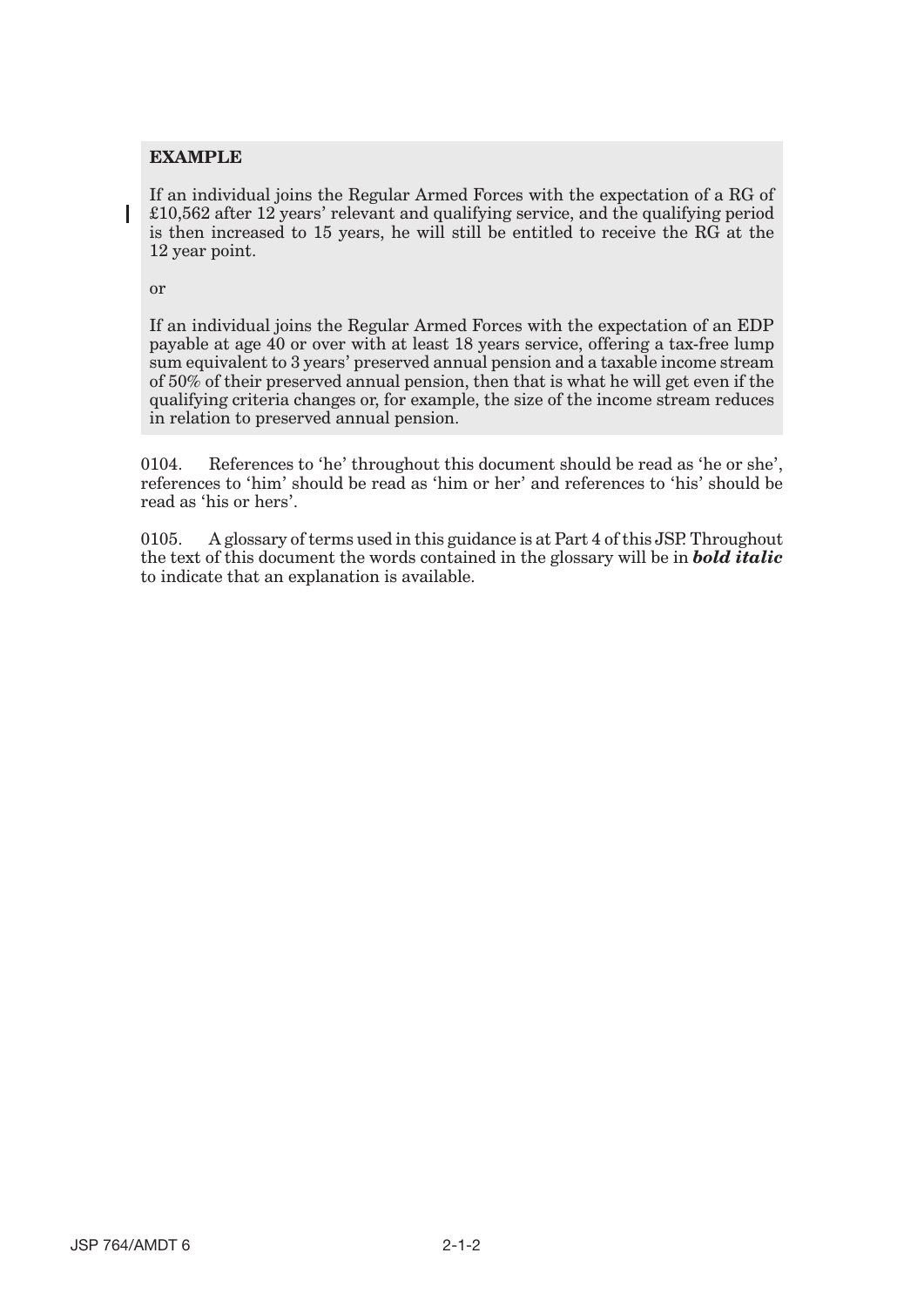## **EARLY DEPARTURE PAYMENTS (EDP) SCHEME**

## **PURPOSE OF EDP**

0201. The aim of the EDP Scheme is, in part, to provide a retention incentive to draw personnel through to at least age 40 and 18 years' relevant service and, in part, to provide compensation to those to whom it is not possible to offer a career to the normal retirement age of 55. These payments are available to Armed Forces Pension Scheme 2005 (AFPS 05) members and those who have opted out of AFPS 05 or the Armed Forces Pension Scheme 1975 (AFPS 75). Although those who have opted out will not have preserved benefits in AFPS 05, the policy intent is that their EDP benefits should be broadly equivalent to those of *members*, and the calculations should be made as if they were members. The term *relevant service* is used to differentiate the type of service which counts towards the criteria in para 0202 from *qualifying service* (which could include pension value transferred in from another pension scheme) and *calculation service* **(**which, like *reckonable service***,**  includes added years and pension value transferred in from another scheme). This differentiation is necessary because eligibility is not limited to AFPS 05 members.

#### **ELIGIBILITY**

0202. To be eligible for the payment of an EDP on leaving the Regular Armed Forces a person must meet the following criteria:

> (a) he must be a regular member of the Royal Navy, the Royal Marines, the Army (excluding active members of the Gurkha Pension Scheme constituted by the Royal Warrant of 19th December 1949 (see Army Order 151 of 1949), or the Royal Air Force.

> (b) his conditions of service do not include *bonus conditions* (for example Medical Officers/Dental Officers), unless he meets the condition in para 0205.

> (c) he is not an active member of the AFPS 75 or the Reserve Forces Pension Scheme (RFPS 05), or the Non Regular Permanent Staff Pension Scheme,

> (d) he must be aged 40 or over and have at least 18 years' *relevant service*, and

> (e) he is not entitled to a separate Tier 2 or Tier 3 ill-health pension under Chapter 3 Part 1 of JSP 764. An individual who qualifies for a Tier 1 lump sum under Chapter 4 of this Part of JSP 764 who meets the criteria above will receive EDP benefits instead of his Tier 1 lump sum.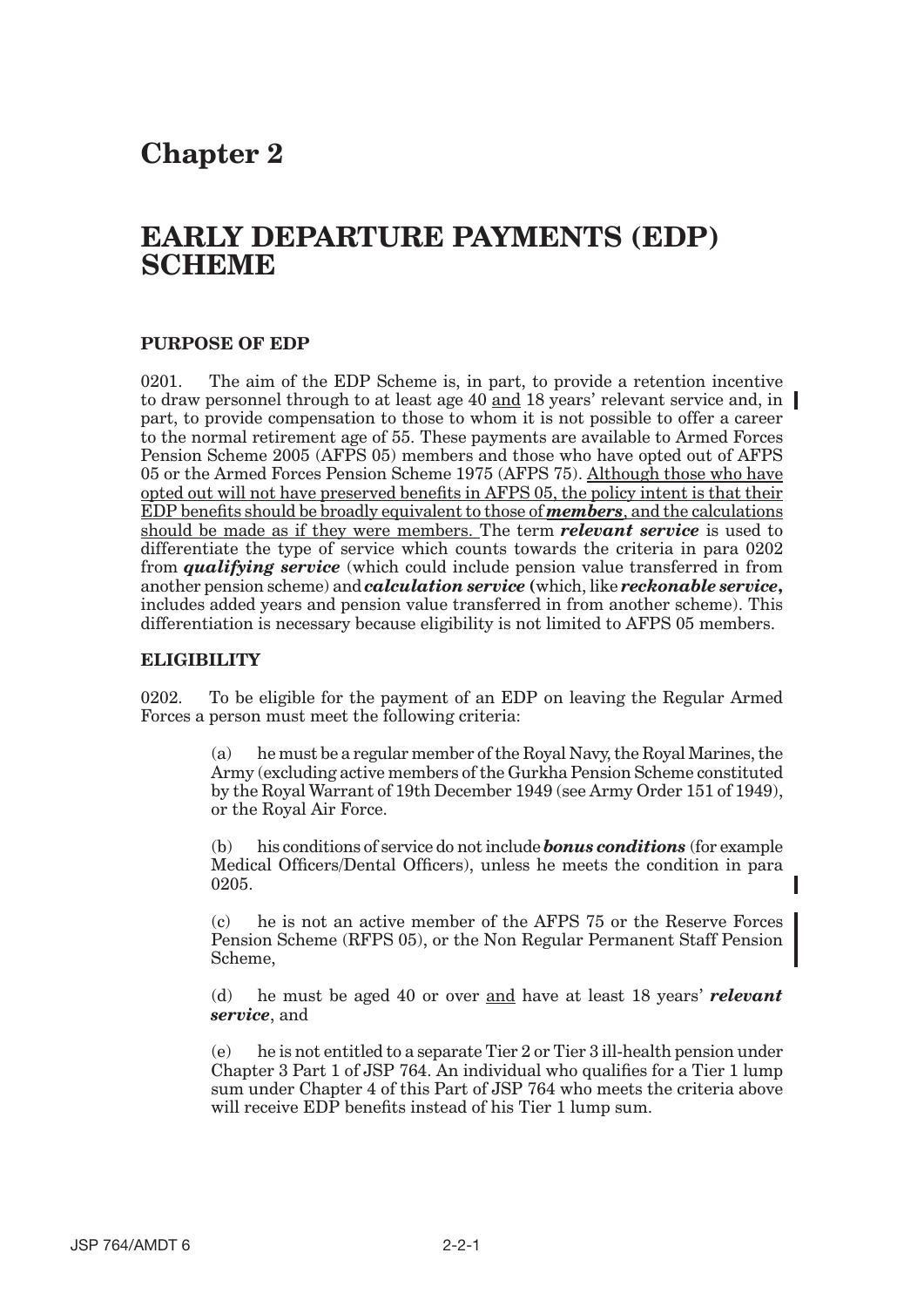0203. An individual who leaves the Regular Armed Forces before reaching the EDP 18/40 Point who is later mobilised under Part 7 of the Reserve Forces Act 1996 (RFA 96) (or corresponding provisions under the Reserve Forces Act 1980 (RFA 80)) will not have his mobilised service counted for EDP purposes but it will serve to improve his *preserved pension*.

0204. There is no requirement to be a member of AFPS 05 to be eligible for payment of an EDP. This means that, although the individual will not be entitled to pension benefits as he has opted out of AFPS 75 or AFPS 05 he can still qualify for EDP. Members of AFPS 75 or the Reserve Forces Pension Scheme (RFPS 05) or the Non Regular Permanent Staff Pension Scheme, are specifically excluded as they remain subject to the rules of their respective schemes.

## **Exceptional grant of EDP to those on Bonus Terms**

0205. If a person on *bonus conditions* (and therefore normally excluded from EDP arrangements) is no longer required for service or medically discharged in the Regular Armed Forces, he will be entitled to EDP providing all the other conditions in para 0202 are met. Compassionate cases will be dealt with on a-case by case-basis. For detailed guidance on bonus arrangements see Part 4, Chapter 7.

## **CALCULATION OF EDP, PAYMENT PROFILE AND PRICE PROTECTION**

0206. EDP is first available at the point at which an individual BOTH completes 18 years' (or more) relevant service AND is at least 40 years old. This point is known as the 'EDP 18/40 Point'. Individuals will hit this point after different periods of service, as can be seen in the examples in para 0207. At the EDP 18/40 Point, the following becomes due:

> (a) a tax-free lump sum, calculated by multiplying  $\frac{3}{70}$  of the individual's *relevant earnings* by the length of their *calculation service*, on the member's day of departure, and

> (b) from the date of departure until age 55, a taxable payment (with no National Insurance liability) calculated by multiplying  $\frac{1}{140}$  of the individual's relevant earnings by their calculation service expressed as a monthly sum, paid in arrears.

This calculation results in an EDP lump sum equal to his *preserved pension lump sum* (which is three times his annual *preserved pension*) and a monthly EDP income equivalent to half of his annual preserved pension. The EDP income will remain at this level until age 55.

0207. For every additional complete year of Regular (but not mobilised) service beyond the EDP 18/40 Point, the monthly payment will be increased by 1.6667% of the preserved pension rate for AFPS 05 members. Although only complete years beyond the EDP 18/40 Point are used for the calculation of EDP income, AFPS 05 pension benefits (explained in Part 1 of this JSP) will take account of all reckonable service.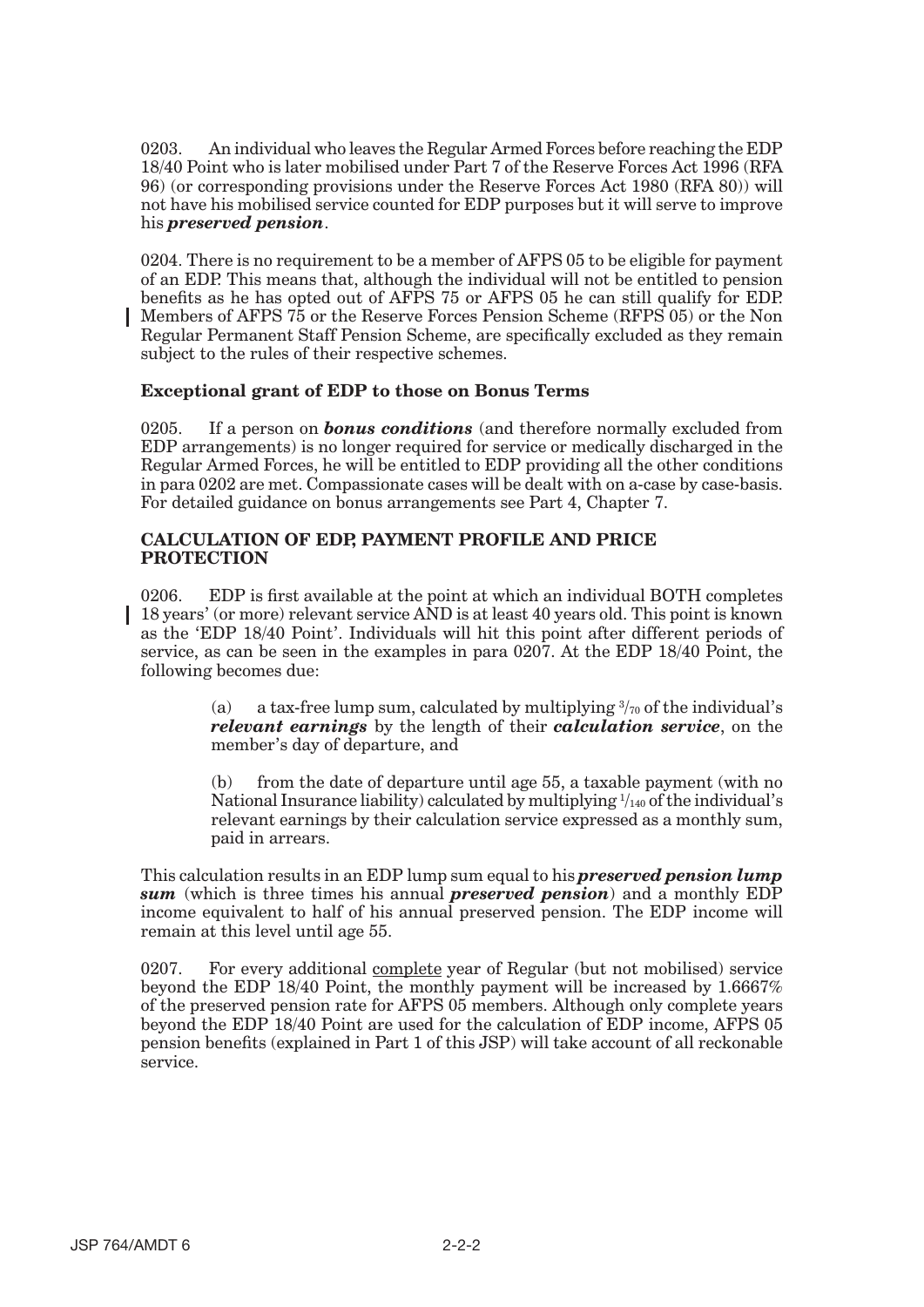|                   | Relevant            |                                                                              |
|-------------------|---------------------|------------------------------------------------------------------------------|
| Age               | Service             | EDP INCOME UNTIL AGE 55                                                      |
| $40$ yrs          | $18 \,\mathrm{yrs}$ | equivalent to 50% of preserved pension based on 18 yrs relevant service      |
| $40 \text{ yrs}$  | $24.5$ yrs          | equivalent to 50% of preserved pension based on 24.5 yrs relevant service    |
| 44 yrs            | $18 \,\mathrm{yrs}$ | equivalent to 50% of preserved pension based on 18 yrs relevant service      |
| 44 yrs            | 22 yrs              | equivalent to 56.6668% of preserved pension based on 22 yrs relevant service |
| 44 yrs            | 26 yrs              | equivalent to 56.6668% of preserved pension based on 26 yrs relevant service |
| 50 <sub>yrs</sub> | 18 yrs              | equivalent to 50% of preserved pension based on 18 yrs relevant service      |
| 50 <sub>yrs</sub> | 28 yrs              | equivalent to 66.6668% of preserved pension based on 28 yrs relevant service |

## **EXAMPLES ASSUMING AFPS 05 MEMBERSHIP**

0208. Payments between the age at which EDP is drawn and age 55 will not attract adjustments for inflation.

0209. At age 55, the monthly payment will be increased from the initial percentage calculated to the equivalent 75% of *preserved pension***.** At age 55, the EDP income level is adjusted for inflation. This means that it will be increased to reflect inflation between the time that the initial award was made and age 55, and that it will increase every year thereafter in line with inflation. The adjustment for inflation will use the same figure as that applied to pensions under the Pensions (Increase) Act 1971.

0210. At the age of 65, the EDP income will cease and preserved pension benefits | become payable. For members of AFPS 05, these benefits comprise of a pension lump sum (normally tax-free) equivalent to three times annual pension and a taxable pension, paid monthly in arrears. Both will be adjusted to take account of inflation between the individual's discharge from the Regular Armed Forces and his 65<sup>th</sup> birthday.

0211. Those who have opted out of AFPS 75 or AFPS 05 will receive a EDP income until age 65 irrespective of when the benefits flowing from their private arrangements become payable.

## **A SLIGHTLY MORE COMPLEX EXAMPLE DEMONSTRATING HOW PARAS 0208 – 0211 WORK**

An individual has served for 20 years 9 months relevant service by the time he reaches his 40th birthday. This would be his EDP 18/40 Point. He does not leave at the EDP 18/40 Point but serves a further 5 years 9 months. His final pensionable earnings is £45,000. He is an AFPS 05 member and his preserved pension will be based on 26 years 6 months service. His preserved pension benefits and EDP package work out as follows:

- His preserved taxable pension  $(\text{\pounds}45,000 \times 26.5 \times \frac{1}{70}) = \text{\pounds}17,035.71$  payable at age 65 when it will be adjusted for inflation.
- His preserved tax-free pension lump sum  $(\text{\textsterling}17,035.71 \times 3) = \text{\textsterling}51,107.14$  again, payable at age 65 when it will be adjusted for inflation,
- His EDP tax-free lump sum is  $£51,107.14$  (same as the preserved pension lump sum) and is payable on his discharge.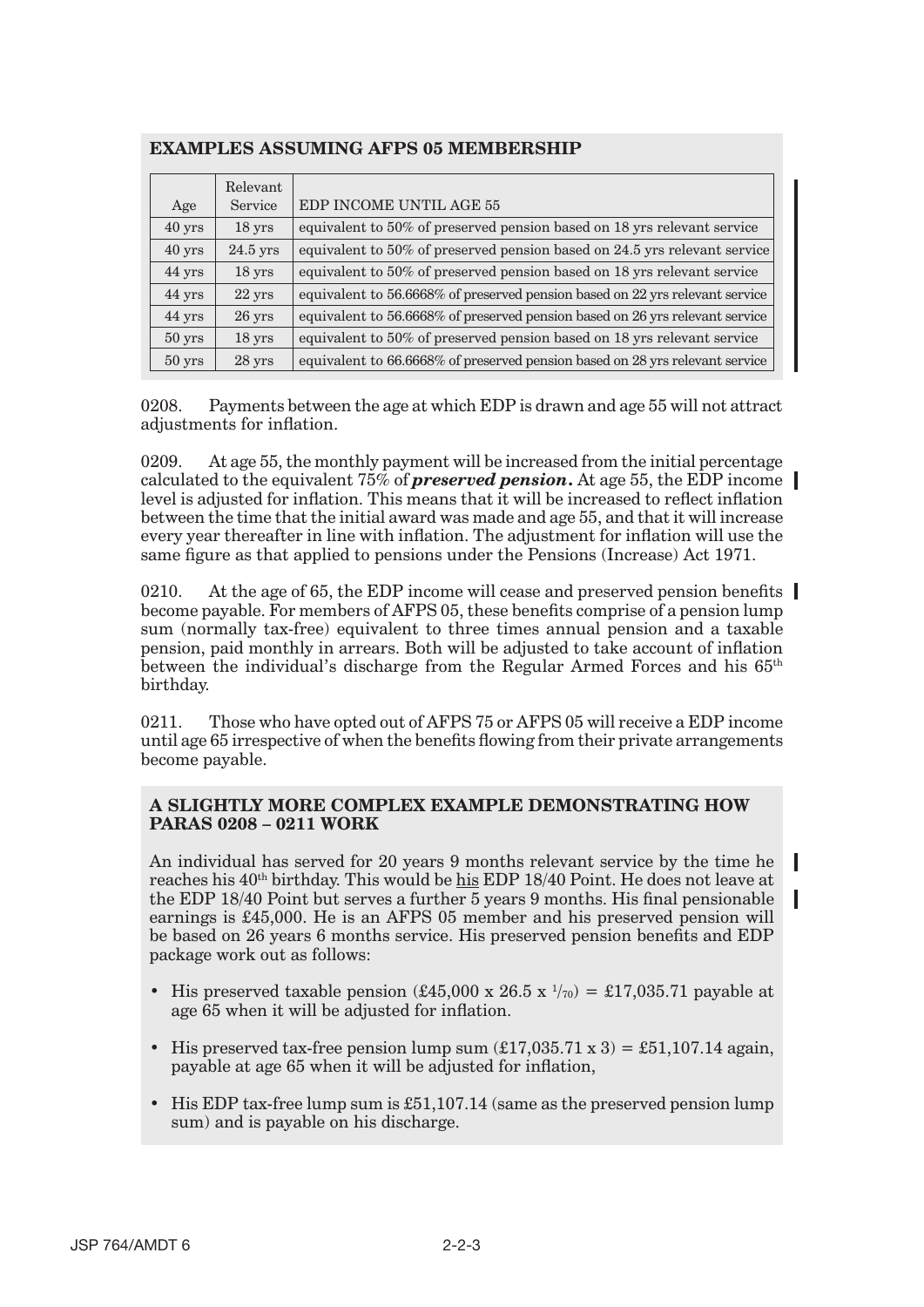- • His annual taxable EDP income from date of discharge to age 55 will be equivalent to 50% of his preserved pension (£8,517.86) PLUS an extra 8.3335%  $(5 \times 1.6667)$  of his preserved pension  $(£1,419.67)$  to recognise the additional 5 complete years. No proportional adjustment takes place to recognise the 9 months. Thus the total annual taxable EDP income is £9,937.53 and this will remain the same until age 55.
- At age 55 his annual taxable EDP income will rise to  $\pounds$ 12,776.78 + an adjustment to take account of inflation between his discharge from the Regular Armed Forces and his 55th birthday. This sum will rise in line with inflation every April thereafter. At age 65 this income will cease and his preserved pension benefits will come into payment.

## **EFFECT ON EDP AWARD OF REJOINING THE REGULAR ARMED FORCES VOLUNTARILY**

0212. If an individual in receipt of EDP rejoins the Regular Armed Forces voluntarily he will be required to repay any 'unexpired' proportion of his EDP lump sum and the EDP income stream would cease during the new period of service.

0213. The formula for working out the period represented by the lump sum is:

LP x 365 days FRE

where LP is the amount of the lump sum and FRE is the amount of the person's *final relevant earnings***.** 

0214. The formula for working out the proportion of the lump sum which must be repaid is:

> $\underline{\mathbf{D}}$ RP

where D is the number of days by which the break in service falls short of the period represented by the lump sum and RP is the number of days in whole period represented by the lump sum.

0215. If he subsequently leaves before age 55, the lump sum will be recalculated taking into account the additional service and paid at that later point. The revised lump sum will be reduced to take account of the lump sum already received or, in the case of someone who repaid part of his lump sum, it will be reduced by the amount he did not repay. During his service, his EDP income will cease. Providing he has not reached the age of 55, his EDP income will increase to take account of any complete additional years served as described in para 0206 (ie an extra 1.6667% of preserved pension for every complete year served beyond the EDP 18/40 Point).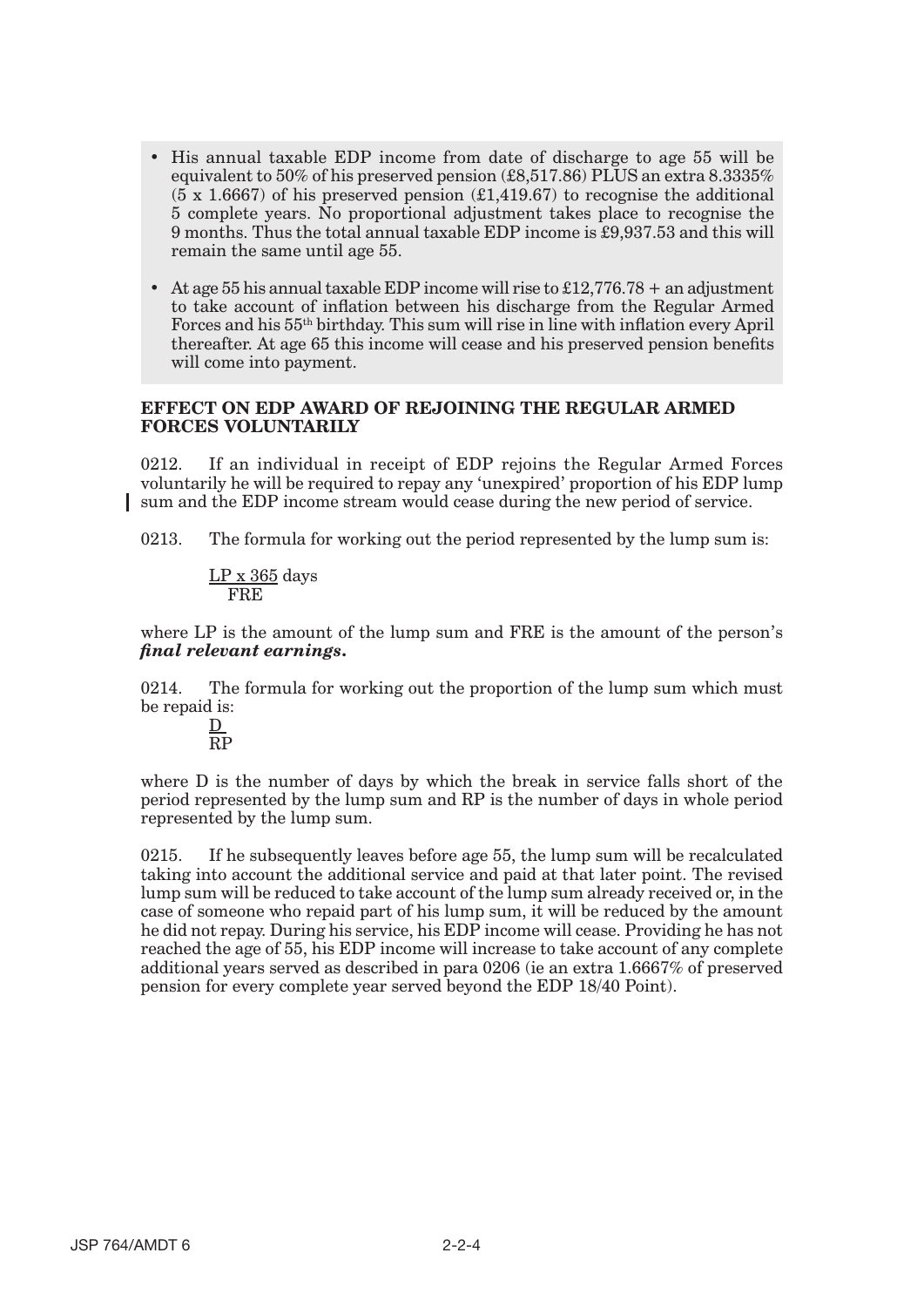## **EXAMPLE**

- An individual person who left the Regular Armed Forces at age 40 with 20 years on relevant earnings of £20,000 who was an AFPS 05 member would receive an EDP lump sum equal to his preserved pension lump sum and the EDP income would be equal to 50% of his preserved annual pension. He would receive an EDP lump sum of £17,143 (20 x 20,000 x  $\frac{3}{70}$ ) and a taxable income worth £2,857  $(20 \times 20,000 \times \frac{1}{140})$  paid monthly in arrears. This sum is broadly equivalent to 313 days relevant earnings, so he would need to have a break in service of at least 313 days to avoid having to repay any of his EDP lump sum.
- If he returned to the Regular Armed Forces after a break of 213 days (worth £11,666 as a proportion of his EDP lump sum) he would have to repay £5,477 (100 days' worth of his EDP lump sum). Any further service would count for EDP should he leave again before age 55. His EDP income stream would cease during his new period of service.
- • If he then served a further 10 complete years (leaving on relevant earnings of £30,000) he would be entitled to EDP again. He would receive a tax-free lump sum of £26,905 (£38,571  $(3/70 \times 30 \times 30,000)$  less the £11,666 already received) and a taxable income worth £8,571 (worked out :  $\frac{1}{140}$  x 30 x 30,000) divided by 100 multiplied by 133.334), paid monthly in arrears.

0216. If an individual who is a member of AFPS 05 rejoins the Regular Armed Forces having received an EDP and subsequently leaves after the age of 55 he will receive benefits under AFPS 05 rather than EDP income. If he is not a member of AFPS 05 his payments will recommence as detailed in para 0209 and stop when he reaches age 65.

#### **EFFECT ON EDP AWARD OF MOBILISATION UNDER PARTS 4, 5, 6 OR 7 OF THE RESERVE FORCES ACT 1996 (RFA 96) OR CORRESPONDING PROVISION OF THE RESERVE FORCES ACT 1980 (RFA 80)**

0217. If an individual in receipt of EDP is mobilised under Parts 4, 5, 6 or 7 of the RFA 96, or corresponding provision of the RFA 80, his EDP lump sum will not be affected because he has no choice about whether or not he is mobilised. His EDP income will stop until he is demobilised and this is because such payments are, in part, compensation for not having a job in the Regular Armed Forces. The assessment of his pay as a reservist will take into account the shortfall between his civilian income, including EDP payments, and his military pay. Although mobilised service under Part 7 of RFA 96 will be added to his *preserved pension* it will not count as additional service for the purposes of improving his EDP income. For mobilised service under Parts 4, 5 & 6, or corresponding provision of the RFA 80, an individual will attract RFPS 05 benefits unless he has opted out of the scheme and it will not count as additional service for the purposes of improving his EDP income.

0218. If an individual who is a *deferred member* of AFPS 05 and is in receipt of EDP income, is mobilised under Part 7 of RFA 96 (or corresponding provision under RFA 80) and is in service on his  $55<sup>th</sup>$  birthday, instead of his EDP resuming at  $75\%$ of *preserved pension* on departure, his AFPS 05 pension will come into payment on his demobilisation. This means that he will receive the pension benefits which would otherwise have been preserved until his 65<sup>th</sup> birthday. These benefits comprise of a tax-free pension lump sum equivalent to three times the annual pension and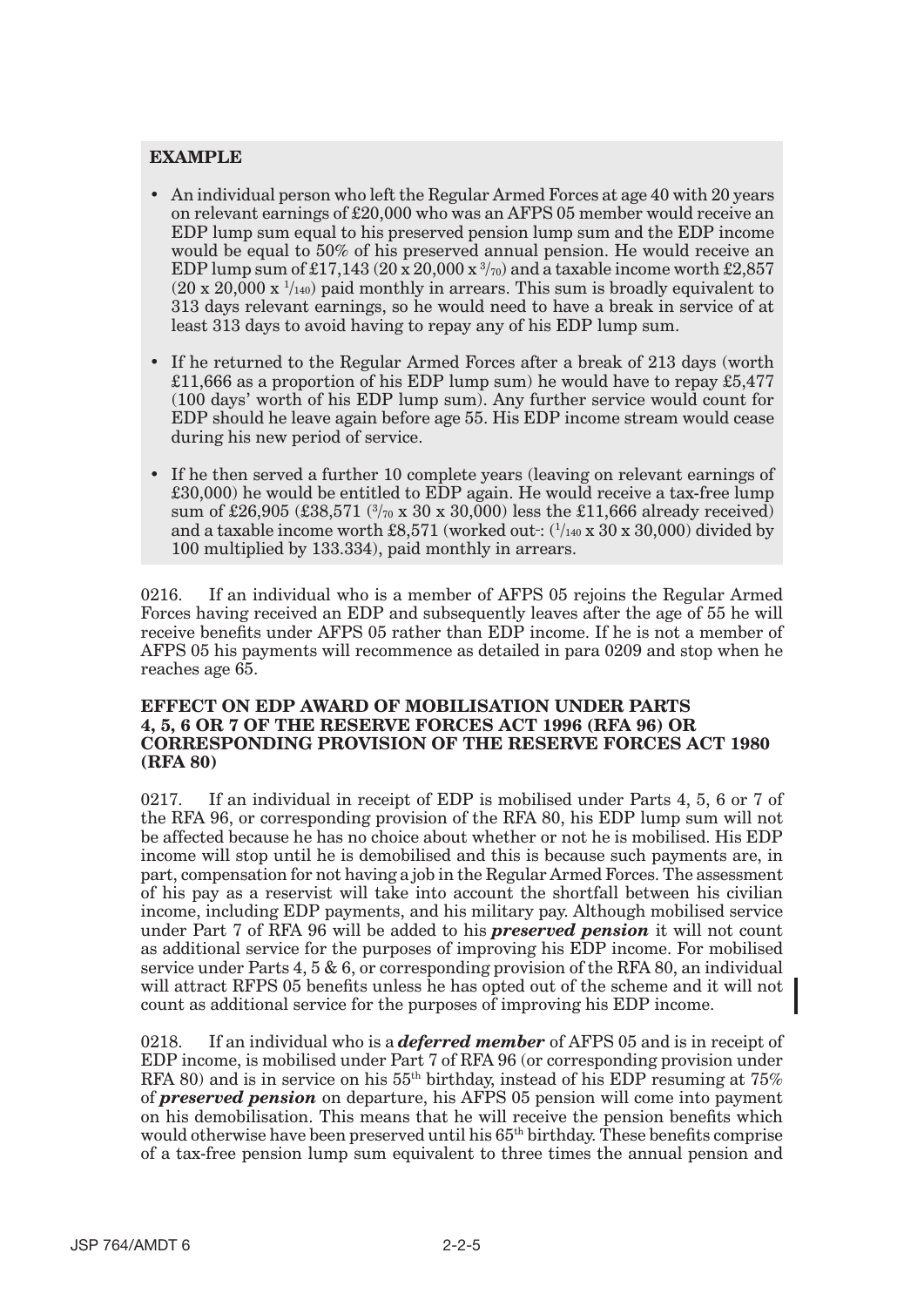a taxable annual pension paid monthly in arrears. These sums will be adjusted for inflation, as appropriate. If he were not a member of AFPS 05 his payments would restart at the level described in para 0209.

### **EFFECT ON EDP AWARD OF TAKING UP FULL TIME RESERVE SERVICE/ ADDITIONAL DUTIES COMMITMENTS (FTRS/ADC) NON-REGULAR PERMANENT STAFF APPOINTMENTS**

0219. If an individual in receipt of EDP takes on a FTRS/ADC, NRPS appointment he will be required to repay any 'unexpired' proportion of his EDP lump sum on the first day of entry. As FTRS/ADC/NRPS appointments do not attract EDP awards, once the EDP lump sum is lost by the individual, it cannot be recovered. The formula for working out the proportion which must be repaid is as described in para 0214.

0220. The EDP income will be stopped during FTRS/ADC/NRPS service. When he leaves this employment his EDP income will resume at:

- (a) the same rate as initially awarded, if the individual is under 55; or
- (b) if the individual has reached his  $55<sup>th</sup>$  birthday but is less than 65 it will resume at 75% of *preserved pension*. At age 55 (or beyond) EDP income will be adjusted for inflation as described in para 0209.

If the individual leaves at age 65 or later his EDP income will not restart. Instead, if the individual is an AFPS 05 member, his preserved AFPS 05 pension benefits will become payable. If the individual is not an AFPS 05 member it is assumed that his benefits from his private pension arrangements become payable at age 65.

0221. The effect of EDP awards as described above in para 0219 and 0220 only effect NRPS personnel who took up an appointment in the NRPS on or after 6th April 2009.

## **GURKHA OFFER TO TRANSFER (GOTT)**

0222. Part 1 Chapter 11 of this JSP sets out the rules for the AFPS 05 GOTT. There were found to be a small number of former active members of the Gurkha Pension Scheme (GPS) who, had they been members of AFPS 05, would have met the conditions set out in para 0202 above and been eligible for EDP. SI 2007/2608 which came into force on 1 October 2007 sets out the rules for the AFPS 05 GOTT for active and former active members of the GPS and SI 2008 No. 299, which came into force on 29 February 2008, sets out provision to allow former active members of the GPS to have access to EDP benefits.

0223. Entitlement will be backdated to the date of the individual's discharge from the Brigade of Gurkhas. A tax-free lump sum will be paid, together with any arrears of payments under para 0206–0209 above, adjusted to take account of any GPS pension already paid in respect of that period. It is important that the difference between pension and EDP is noted for GOTT transferees, as pensions will be based on reckonable service which has been adjusted in respect of pre-1 July 1997 service (see Part 1, paras 1109–1112 for active GPS members and 1115–1117 for retired GPS members). For EDP relevant service is the amount of qualifying service the individual had. This is not adjusted downwards in respect of service credits in any way.

I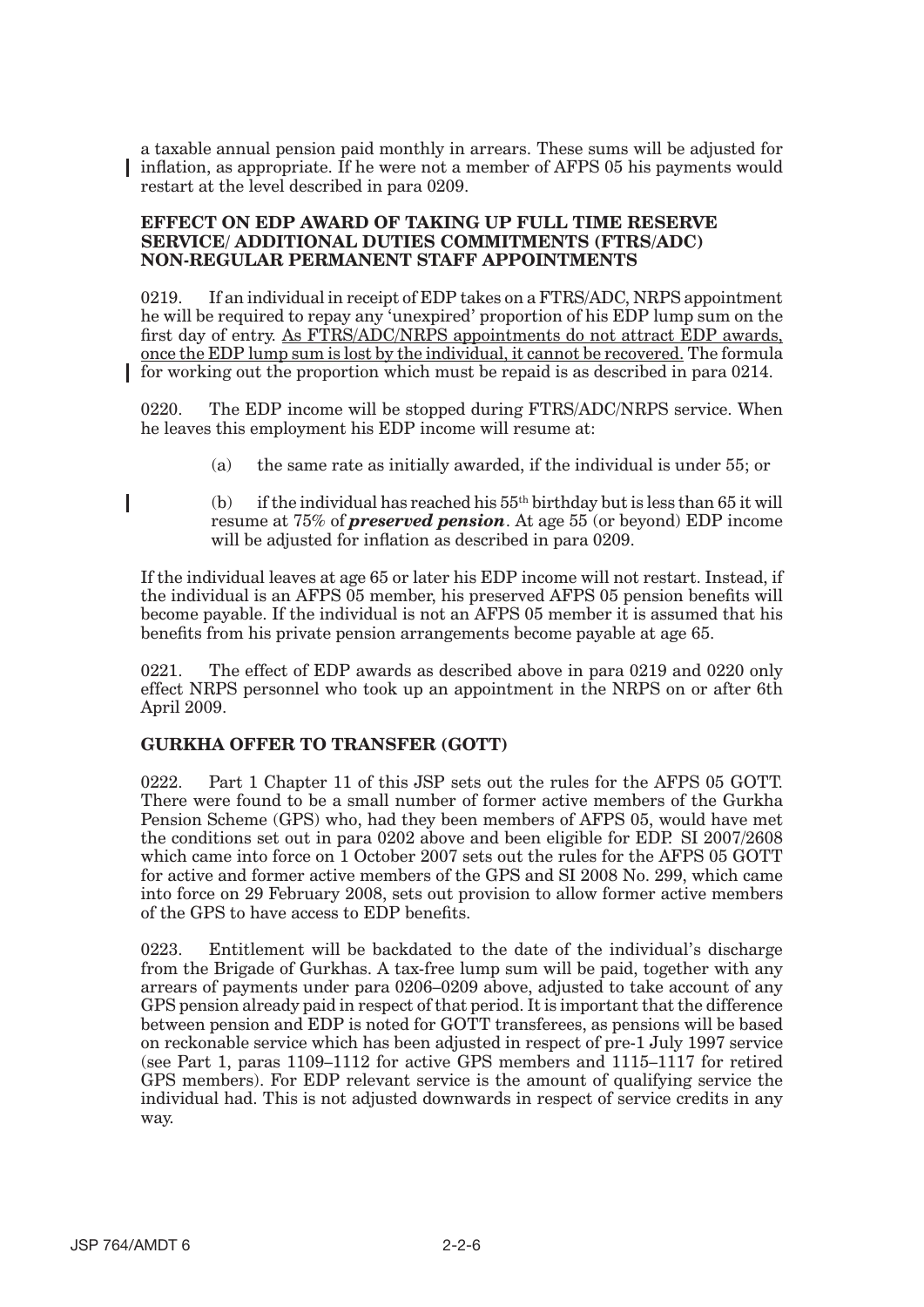# **RESETTLEMENT GRANT (RG)**

## **AMOUNT OF RG AND REVIEW ARRANGEMENTS**

0301. The purpose of the RG is to assist those leaving the Regular Armed Forces to resettle into civilian life after completing a substantial period of service and providing they meet the criteria in para 0302. The amount of the RG was £9,000 as at 6 April 2005 when the scheme began. The RG is £10,562 with effect from 1 April 2014. The RG is paid tax-free.

## **ELIGIBILITY**

0302. A member of the Regular Armed Forces is entitled to a RG if, when he leaves the Armed Forces if:

> (a) he has at least 12 years' *relevant service* from on or after 6th April 2005 but does not qualify for EDP,

> (b) he is not entitled to a Tier 1 lump sum, a Tier 2 or 3 pension or a pension at age 55,

- (c) he is not an active member of AFPS 75 or a member of RFPS 05, and
- (d) he has either:

(1) not previously received an RG under these rules or the rules of AFPS 75, or

if he has received an RG under these rules, and has rejoined voluntarily without a break of at least 31 days, he has repaid it,

ı

or

(3) if he has received an RG under the rules of AFPS 75, and has rejoined voluntarily without a break of at least 121 days, he has repaid the necessary proportion of the RG.

There is no requirement for him to be a member of AFPS 05 and, because of this, it is not appropriate to use the term *qualifying service***.** Thus *relevant service* is referred to instead.

#### **EFFECT ON RG OF REJOINING THE REGULAR ARMED FORCES VOLUNTARILY**

0303. If an individual who has received a RG under these rules rejoins the Regular Armed Forces voluntarily without a break of at least 31 days, he will be required to  $\parallel$ refund the full amount as a condition of re-entry.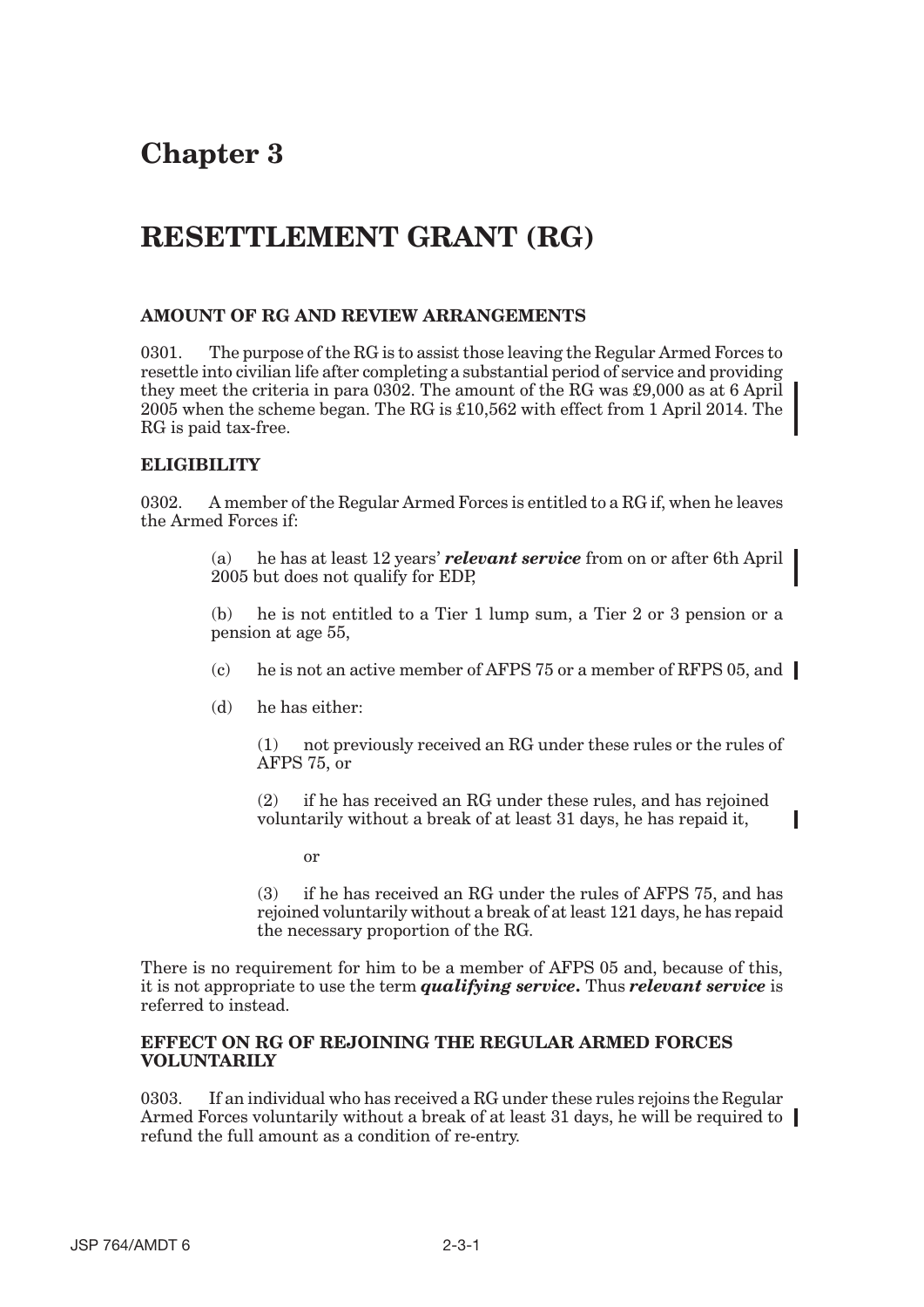0304. If he received a RG under AFPS 75 rules and rejoins the Regular Armed Forces voluntarily after 6 April 2005 but within 121 days of having received his RG, he will be required to refund a proportion of it as a condition of re-entry. The formula to calculate the amount to be refunded is:

> $(1- A)$  X Resettlement Grant ( 121)

Where A is the break in service measured in days.

## **EXAMPLE**

If an individual left the Regular Armed Forces on 1 March 2005 with an AFPS 75 RG of £12,000 and rejoined voluntarily on 1 May 2005 the break would be 60 days (which is 49.6% of the required period) and the balance to be repaid would be  $\pounds 6.048$  (which is  $50.4\%$  of the  $\pounds 12.000$  RG he received).

0305. If an individual who has refunded some of his RG (under AFPS 75 rules) subsequently leaves the Regular Armed Forces and is not entitled to any other terminal benefits (except a *preserved pension*), he is entitled to a lump sum equivalent to the number of days' grant he refunded at the current RG rate.

## **EXAMPLE**

If the individual paid back 50.4% of his RG (as in the above example) and left again in six months time i.e. December 2013 he would receive a tax-free lump sum of £5,270 (50.4% of the £10,457 RG), providing he was not eligible for an EDP, a Tier 2 or 3 ill-health pension or a pension at age 55.

If the individual had reached the EDP 18/40 Point (see Chapter 2), he would receive his EDP instead. Equally, if he qualified for the payment of his pension or an illhealth award, he would receive these instead. The proportion of his RG that he had repaid would be lost to him.

#### **EFFECT ON RG OF TAKING UP FTRS/ADC APPOINTMENTS**

0306. An individual who is in receipt of an RG under these rules and takes up a FTRS/ADC appointment without a break of at least 31 days will be required to refund the whole of his RG. FTRS/ADC appointments do not qualify for the award of an RG so, once lost by the individual, it cannot be recovered.

#### **EFFECT OF MOBILISATION UNDER PARTS 4, 5, 6 OR 7 OF RFA 96 OR CORRESPONDING PROVISION OF RFA 80**

0307. Mobilisation under Parts 4, 5, 6 or 7 of RFA 96, or corresponding provision of RFA 80, will have no effect on the RG. This recognises the fact that individuals have no choice about whether or not they are mobilised.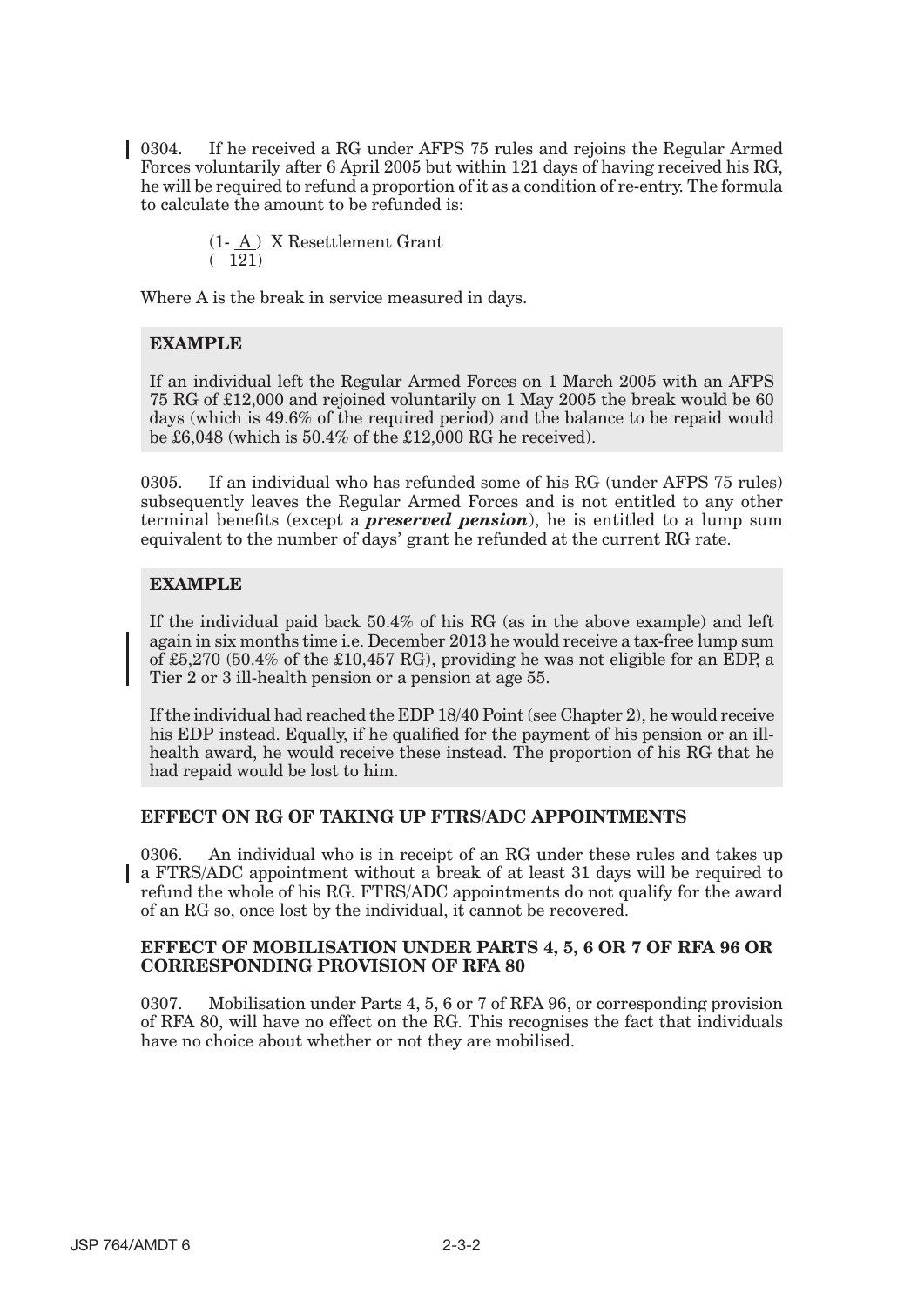## **LUMP SUM ON INCAPACITY - TIER 1 MEDICAL DISCHARGE**

## **ELIGIBILITY**

0401. A person who is discharged from the Regular Armed Forces on ill-health grounds is entitled to the immediate payment of a tax-free lump sum if:

- in the opinion of Vets UK (having received medical evidence from a registered medical practitioner) that he is unfit for military service but deems his potential for gainful employment in civilian life is not affected (Tier 1),
- he is a member of AFPS 05 (those who have opted out will have to look to their private pension arrangements to see what benefits might be available),

ı

- • he has at least two years *relevant service*,
- he is not entitled to a Tier 2 (ie for a Tier 2 award it would be deemed that his capacity for gainful employment in civilian life was significantly impaired), a Tier 3 ill-health award (ie for a Tier 3 award he would be deemed to be permanently incapable of any further full-time employment) or a lump sum in lieu of 5 years worth of pension having been given a life expectancy of less than 12 months (see Part 1, Chapter 3 of this JSP),
- he is not entitled to EDP (see Chapter 2 of this Part).

Tier 1 conditions are those which appear in Tariffs 12 -15 in the table in Part 4 of this JSP. In categorising in terms of tiers and relative capacity for gainful employment, no account will be taken of the individual's motivation or skills, or the employment market. When a Tier 1 medical discharge takes place the member's pension and pension lump sum are preserved until pension benefit age (currently age 65).

0402. An individual who is found unfit for military service with a Tier 1 condition at or beyond the EDP 18/40 Point will receive EDP in accordance with Chapter 2 of this Part. Under this condition the EDP and the preserved pension when it comes into payment will be tax free.

#### **Amount of lump sum**

0403. The amount of this tax-free lump sum is calculated as  $\frac{1}{8}$  x *final pensionable earnings* for each year's relevant service with a minimum payment of 6 months' final pensionable earnings and a maximum payment of 2 years' final pensionable earnings.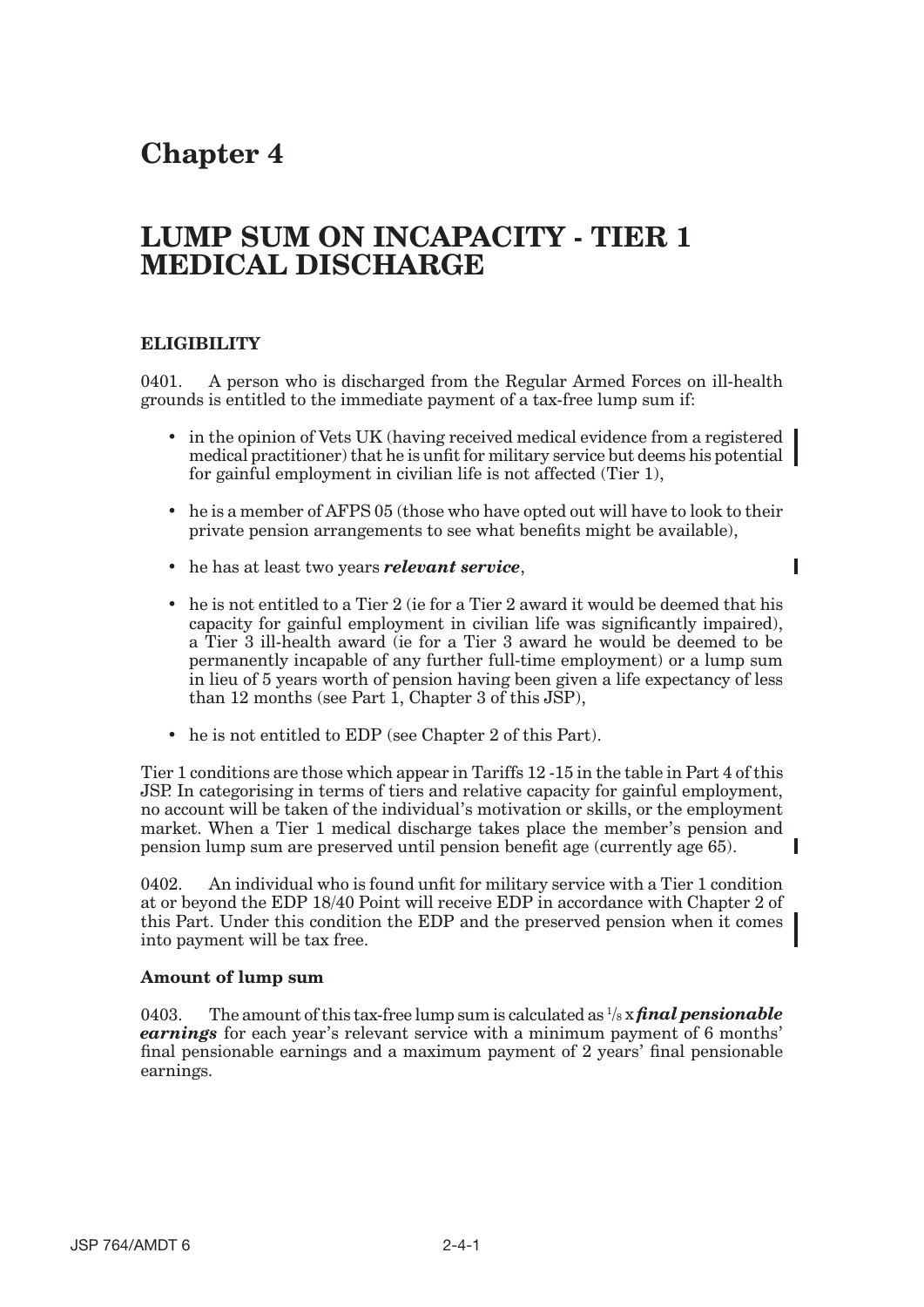## **EXAMPLES:**

Example 1

If an individual who joined at age 20, was injured and discharged unfit for military service after 2 years' relevant service he would be entitled to a lump sum equal to six months' final pensionable earnings because the calculation  $(1/s \times f)$  final pensionable earnings x 2) results in a sum below the minimum payable.

Example 2

If an individual who joined at age 20, was injured and discharged unfit for military service after 10 years' relevant service he would be entitled to a lump sum equal to 1 year and 3 months' final pensionable earnings  $(1/s \times f)$  final pensionable earnings x 10).

Example 3

If an individual who joined at age 20, was injured and discharged unfit for military service after 17 years' relevant service he would be entitled to a lump sum equal to 2 years' final pensionable earnings because the calculation  $\frac{1}{8}$  x final pensionable earnings x 17) exceeds the maximum payment of 2 years' final pensionable earnings.

## **EFFECT ON TIER 1 LUMP SUM OF REJOINING THE REGULAR ARMED FORCES OR TAKING UP FTRS/ADC APPOINTMENT**

0404. If an individual who has received a Tier 1 payment rejoins the Regular Armed Forces, he will have to repay any 'unexpired' proportion of the payment as a condition of re-entry. The sum to be repaid will be calculated using the following formula:

> $(1 - A)$ (B) X Lump Sum Received

Where A is the number of complete months since discharge and B is the number of months *final pensionable earnings* he received.

## **EXAMPLE**

If an individual received a Tier 1 lump sum of £20,000 which represented 12 months' final pensionable earnings but rejoined the Armed Forces 9 months later, the required refund would be:

 $(1 - 9)$  $(12)$  X £20,000 =  $(1 - .75)$  X £20,000 = 0.25 X £20,000 = £5,000

## **REVIEW OF TIER 1 AWARD**

0405. An individual discharged on Tier 1 ill-health grounds may submit a written request to Veterans UK (GL) asking for his condition to be reviewed at any time before the fifth anniversary of his discharge. The grounds for his request may be:

(a) that the original decision was incorrect; or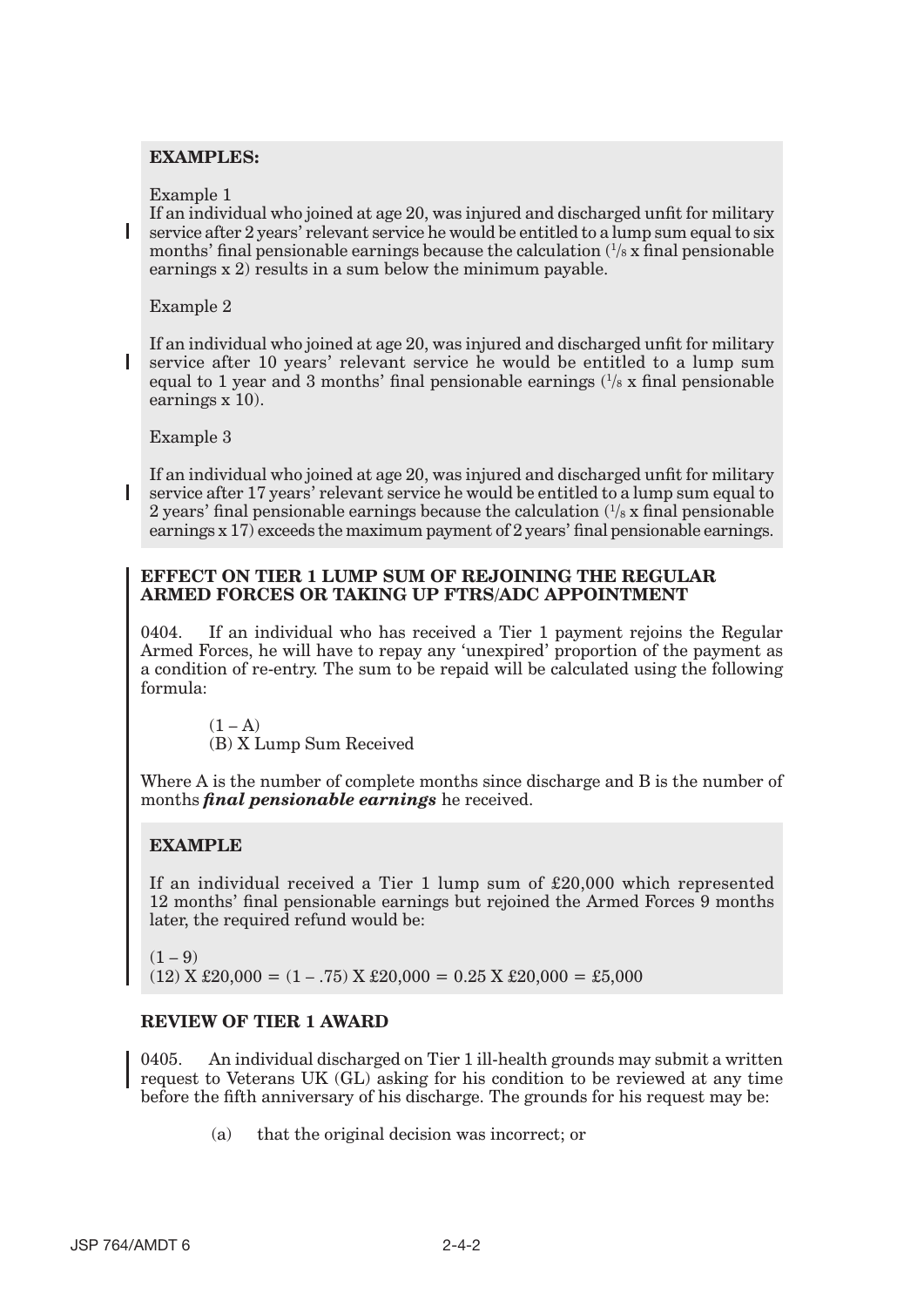(b) that the condition which brought about his medical discharge had deteriorated to such an extent as to significantly impair his capacity for gainful employment in civilian life.

0406. In exceptional circumstances requests for review will be considered 'out of  $\parallel$ time'.

0407. Requests for reviews will be considered by Veterans UK (GL) who may consider evidence from any medical sources acceptable to the Department and the claimant. Veterans UK (GL) will respond to the individual within two months. If an individual is not satisfied with the response then he can pursue through the IDRP (see para 0913 of Part 1).

## **Incorrect original decision**

0408. Where Veterans UK (GL) agrees that the original decision was incorrect the award will be recalculated using Tier 2 principles and backdated to the date of medical discharge. In some cases the new lump sum will exceed the old but, in others, it will not and a recovery will be necessary. Using the examples at 0403, the following shows how benefits would be affected as the result of a successful application for review:

## **Example 1**

An individual who joins at age 20 and is discharged unfit for military service (Tier 1) after 2 years' service will receive a tax-free lump sum equivalent to 6 months' final pensionable earnings. If he then had his case reviewed and recalculated using Tier 2 principles, he would get the following:

- A taxable pension based on 13 years' service  $(2 \text{ years}$  actual service plus  $\frac{1}{3}$  of his service from date of discharge to age 55 (ie ((55-22) divided by 3) plus 2) backdated to the date of discharge and uprated in line with inflation.
- • A tax-free lump sum based on 13 years service (uprated in line with inflation) less the lump sum already received. Thus the lump sum will be worth (3 x no. of yrs  $(13)$ ) 39 x  $\frac{1}{70}$  (55.7% of annual final pensionable earnings) and the deduction would be 6 months pay (0.50% of final pensionable earnings). Thus a small lump sum would be payable (0.057% of final pensionable earnings).

## **Example 2**

An individual who joined at age 20 and was discharged unfit for military service (Tier 1) after 10 years' service with a tax-free lump sum equivalent to 15 months' final pensionable earnings, who then had their case reviewed and recalculated using Tier 2 principles, would get the following:

- • A taxable pension based on 18.333 years service (10 years actual service plus  $\frac{1}{3}$  of his service from date of discharge to age 55 (ie ((55-30) divided by 3) plus 10) backdated to date of discharge and uprated in line with inflation.
- • A tax-free lump sum based on 18.333 years service (uprated in line with inflation) less the lump sum already received. The lump sum will be worth (3 times no. of yrs  $(18.33)$ )  $55$  x  $\frac{1}{70}$  (78.43% of annual pensionable pay). The lump sum received was worth 125% of final pensionable earnings. The previous lump sum exceeds the new lump sum by 46.57% of final pensionable earnings. Recovery of this sum would be achieved by agreement with the individual, or the terms of any court order.